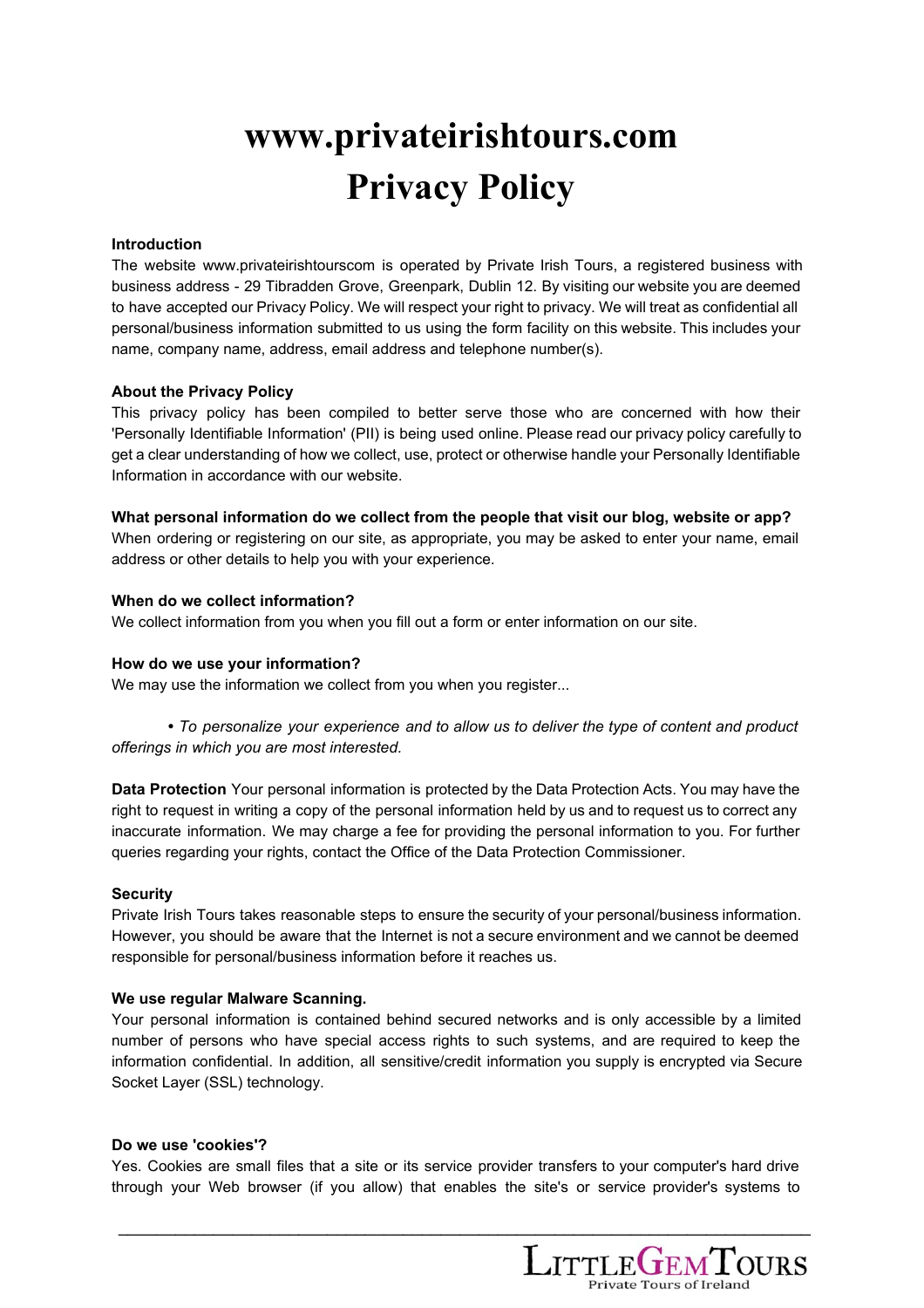recognize your browser and capture and remember certain information. For instance, we use cookies to help us remember and process the items in your shopping cart. They are also used to help us understand your preferences based on previous or current site activity, which enables us to provide you with improved services. We also use cookies to help us compile aggregate data about site traffic and site interaction so that we can offer better site experiences and tools in the future.

#### **We use cookies to:**

**•** Compile aggregate data about site traffic and site interactions in order to offer better site experiences and tools in the future. We may also use trusted third-party services that track this information on our behalf.

You can choose to have your computer warn you each time a cookie is being sent, or you can choose to turn off all cookies. You do this through your browser settings. Since browser is a little different, look at your browser's Help Menu to learn the correct way to modify your cookies.

If you turn cookies off, some features will be disabled. It won't affect the user's experience that make your site experience more efficient and may not function properly.

#### **Third-party disclosure**

We do not sell, trade, or otherwise transfer to outside parties your Personally Identifiable Information unless we provide users with advance notice. This does not include website hosting partners and other parties who assist us in operating our website, conducting our business, or serving our users, so long as those parties agree to keep this information confidential. We may also release information when it's release is appropriate to comply with the law, enforce our site policies, or protect ours or others' rights, property or safety.

#### **Third-party links**

Occasionally, at our discretion, we may include or offer third-party products or services on our website. These third-party sites have separate and independent privacy policies. We therefore have no responsibility or liability for the content and activities of these linked sites. Nonetheless, we seek to protect the integrity of our site and welcome any feedback about these sites.

#### **We have implemented the following:**

**•** Google Display Network Impression Reporting

We, along with third-party vendors such as Google use first-party cookies (such as the Google Analytics cookies) and third-party cookies (such as the DoubleClick cookie) or other third-party identifiers together to compile data regarding user interactions with ad impressions and other ad service functions as they relate to our website.

#### **Opting out:**

Users can set preferences for how Google advertises to you using the Google Ad Settings page. Alternatively, you can opt out by visiting the Network Advertising Initiative Opt Out page or by using the Google Analytics Opt Out Browser add on.

\_\_\_\_\_\_\_\_\_\_\_\_\_\_\_\_\_\_\_\_\_\_\_\_\_\_\_\_\_\_\_\_\_\_\_\_\_\_\_\_\_\_\_\_\_\_\_\_\_\_\_\_\_\_\_\_\_\_\_\_\_\_\_\_\_\_\_\_\_\_\_\_\_

#### **Does our site allow third-party behavioral tracking?**

It's also important to note that we do not allow third-party behavioral tracking